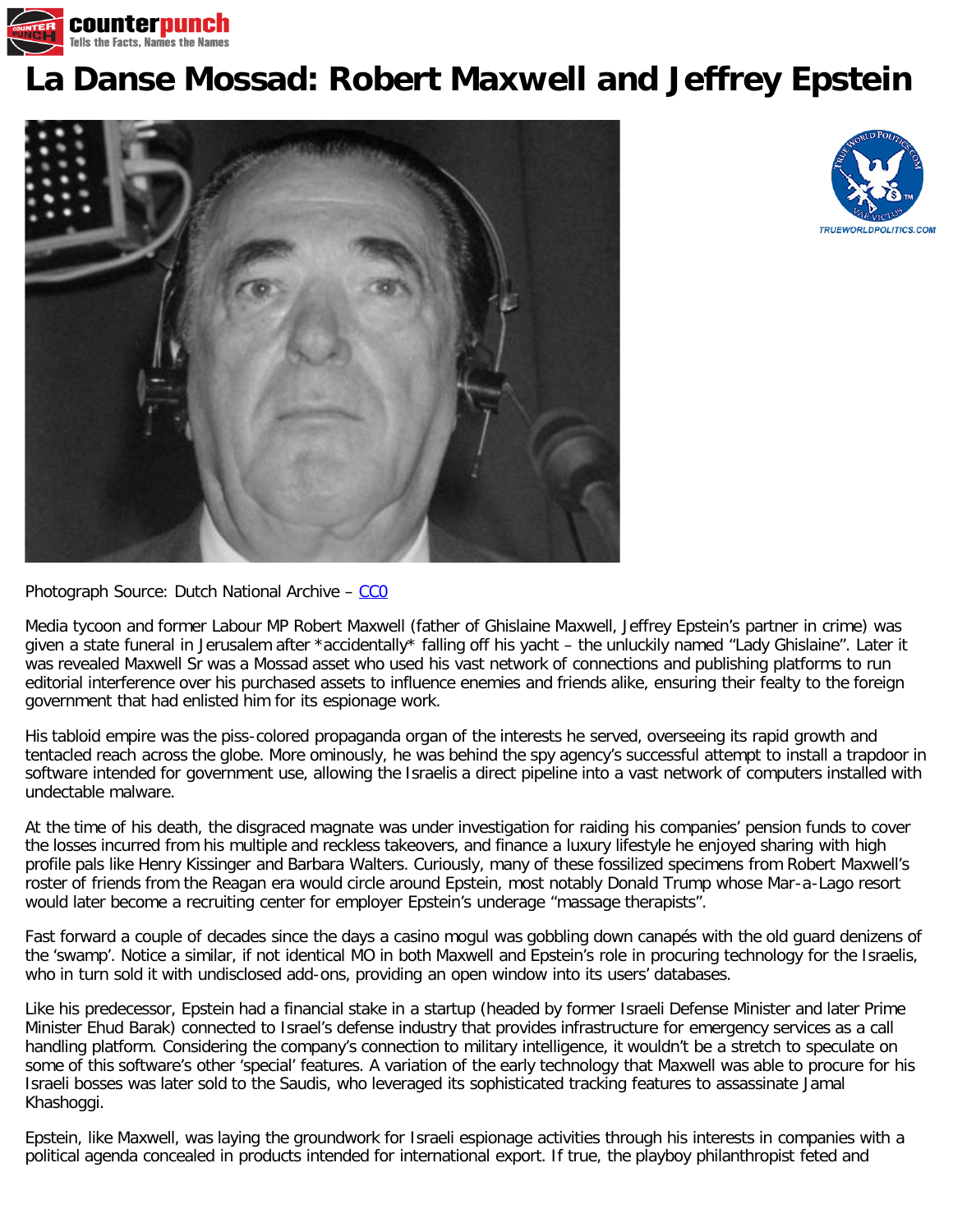flattered his high profile friends to ensnare them as complicit partners in what amounts to the legal definition of treason. Epstein's covert activities have undiminished real world consequences for anyone on Israel's international radar, especially those challenging the status quo policies in place that prioritize "The Jewish State's" political and financial objectives over actual justice and global stability.

If you have ever asked yourself why Israel's war crimes and settlement expansion go unchallenged by US lawmakers, consider the career destroying consequences contained within those dossiers compiled by the braintrust behind Epstein's 'suicide'. "We'll trade you one US Embassy in Jerusalem for 10 minutes of hidden camera footage of you . . . let's say 'enjoying' a rolled up Forbes magazine".

Were the surveillance apparatuses installed throughout Epstein's properties merely a voyeur's tools, or did he use them to leverage the moral failings of his former friends for purposes that might have risked exposure of more than the nether regions of wealthy pedo-punters? Considering his connections to Israeli defense industries and his own Achilles penis that required, by his own admission, "three orgasms a day", the answer points to an unslakable addiction that dovetailed conveniently with his state-sponsored sex crimes.

Did Epstein make the same mistake of Maxwell (who had asked for nearly half a billion dollar in "loans" from his Israeli backers to relieve him of his mounting debts) believing the dirt he had in his possession would prove radioactive if released? By this time, the corpulent tycoon was nicknamed the 'Bouncing Czech' a reference in most part to his worsening money woes. The implication of this request, if turned down, was the exposure of Israel's state secrets. Epstein could have also attempted to collateralize the cache of damning evidence still in his possession to secure his his freedom with the same fatal consequences.

Both Maxwell and Epstein somehow evaded the electronics that linked them to the outside world at the time of their deaths, even though the latter had reportedly made an attempt on his own life while in custody. Both men, facing ruination and serious prison time gave their executioners an alibi: They had nothing to left to live for. The establishment media is already trotting out ancient, ding-a-ling conspiracy theories from obscure right wing sources (attributed to Russia, of course) to highlight the absurdity and futility of questioning the official story of Epstein's death. Verdict: Nothing to see here.

By now, it's a given that the parasitic and preferred daughter of the deceased tycoon, made the fateful introduction between her new boyfriend and the Israeli operatives seeking an entry level plutocrat to carry out their blackmail operations after the untimely death of his predecessor. An impoverished socialite has to survive in pricey Manhattan somehow, and that somehow was re-establishing the shady connections to the espionage underworld that had recruited Maxwell Sr.

Ghislaine's later role as Epstein's Chief Procurement Officer (or pimp for short) gives more credence to the rumors that she is more than just a debased, barnacle-like appendage to a billionaire, desperate to please her platonic partner by "organizing his social life", but a fully cognizant co-conspirator in an operation aimed at strengthening Israel's hand in all matters pertaining to its national security interests, or more accurately, its overseas criminal enterprises.

The recent raid on Epstein's Manhattan apartment was not the result of a so-called Justice Department righting the egregious wrong it committed by letting Epstein off with a slap on the wrist after his initial conviction that allowed him to serve his sentence largely outside the minimum-security facility with an open door policy for its billionaire guest. More likely, the reversal of Epstein's "sweetheart" deal was a joint operation between the oligarch cabal informally known as the Mega-Group, and the state security apparatuses that do their bidding.

It's seems likely that this sudden pivot towards justice from a Justice Department initially spooked into inaction by the spook in his custody, was motivated by the need to remove the most damning bits among Epstein's vast trove of physical evidence against the pervy punters who visited his island getaway for unintended photo ops with underage girls.

Perhaps his own abuse of these minors was a perk he felt entitled to, and one that would be overlooked in the service of "national security". It's hard for most people to differentiate between the government he actually worked for and the ruling establishment on his home turf.

It's possible that Epstein felt his serial transgressions were merely par for the plutocracy and justified in the service of a higher calling.

The 'Israel First' philanthropist shared an unyielding ideological justification for his own criminality as Robert Maxwell, whom the British Home Office had considered recruiting for its own intelligence gathering in the mid 1960's. Having determined that the well-connected, multilingual, rising star politician was strictly "Zionist", the spy agency withdrew his candidacy.

Epstein's real crimes had little to do with raping children, despite the overturned plea deal that came about when a federal judge ruled that prosecutors had violated the victims rights by by concealing the agreement from them. The one time